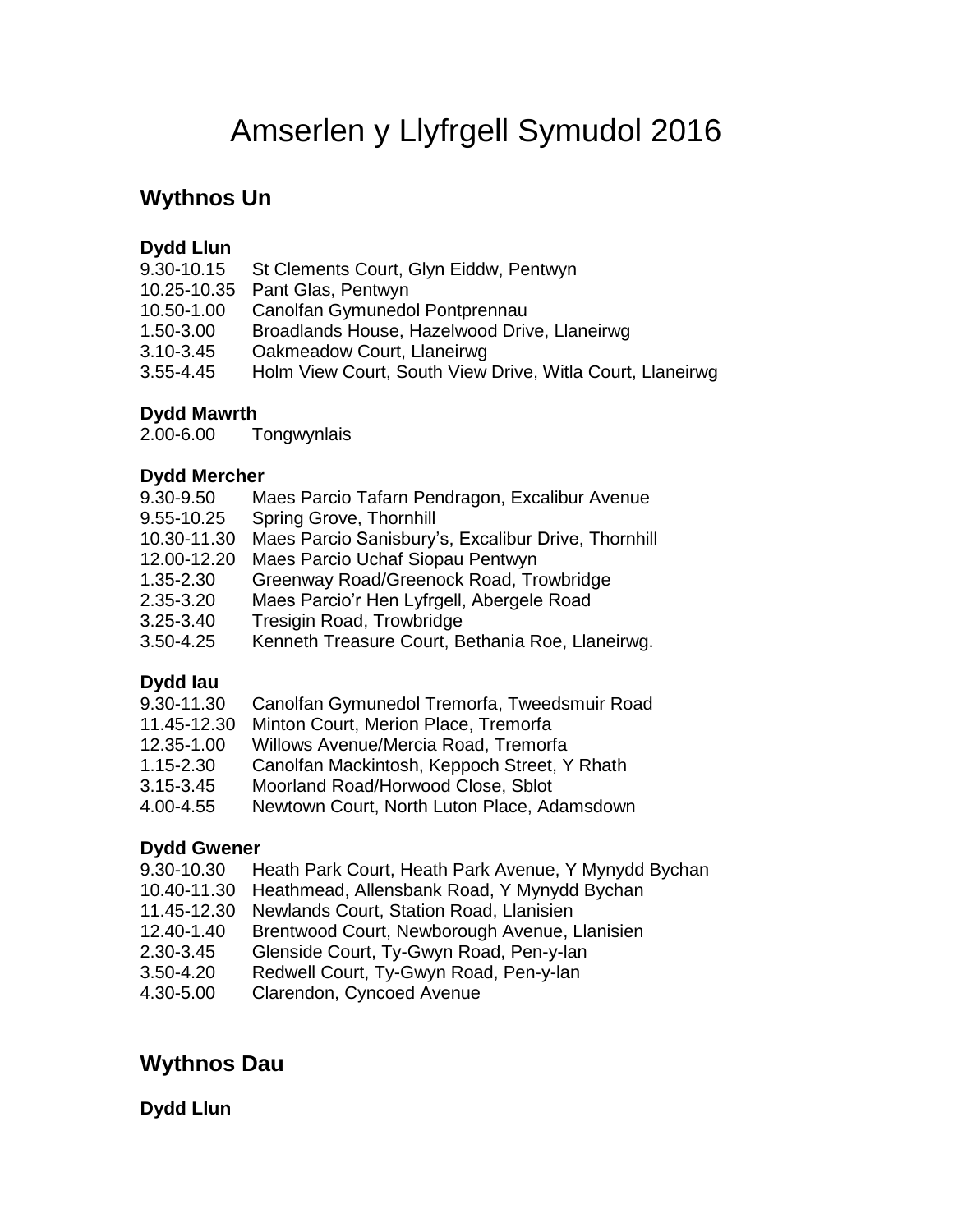- 9.30-10.15 Pendryn House, Mortimer Road, Pontcanna
- 10.20-10.50 Fairleigh Court, Fields Park Road, Pontcanna
- 11.00-11.30 Lord Pontypridd House, Clive Road, Treganna
- 11.35-12.05 Sir David's Court, Clive Road
- 12.15-1.00 Alexandra Court, Ethel Street
- 1.45-2.25 Great Western Court, Bassett Street
- 2.45-3.15 Wilfred Brook House, Clive Street, Grangetown
- 3.45-3.55 Worcester Court, Holmesdale Street, Grangetown

#### **Dydd Mawrth**

2.00-6.00 Tongwynlais

#### **Dydd Mercher**

| 9.30-10.30 | Hope Court, Heol y Gogledd, Maendy                          |
|------------|-------------------------------------------------------------|
|            | 10.45-11.45 Limebourne Court, Little Mill, Yr Eglwys Newydd |
| 11.55-1.00 | Meridian Court, Heol y Gogledd, Gabalfa                     |
| 2.15-5.00  | Mynachdy Road                                               |

#### **Dydd Gwener**

| 9.30-10.30  | Ffordd Dinefwr, Creigiau        |
|-------------|---------------------------------|
| 10.35-10.55 | Parc y Coed, Creigiau           |
| 11.00-12.30 | Swyddfa'r Post Creigiau         |
| 1.40-2.30   | Parc y Bryn, Creigiau           |
| 2.35-2.55   | Parc Castell-y-Mynach, Creigiau |
| 3.00-3.50   | Ysgol Gynradd Creigiau          |

#### **Dydd Sadwrn**

| 9.30-12.30 | Sainsbury's, Thornhill |
|------------|------------------------|
| 1.30-4.30  | Asda Pontprennau       |

# **Wythnos Tri**

#### **Dydd Llun**

- 9.30-10.00 Norbury Court, Bailey Close, Y Tyllgoed
- 10.10-10.50 Doyle Court, Perrots Close, Y Tyllgoed
- 11.00-12.20 Clos-y-Nant, Plasmawr Road, Y Tyllgoed
- 12.30-1.00 Restways Court, Danescourt Way, Danesocurt
- 2.10-2.40 Tafarn y Plymouth Arms, Sain Ffagan
- 3.00-3.40 Sandown Court, Bromely Drive, Trelái
- 3.50-4.10 Tai Lloches Wheatley Road, Trelái
- 4.20-5.00 St Fagans Court, Stirling Road, Trelái

#### **Dydd Mawrth**

2.00-6.00 Tongwynlais

#### **Dydd Mercher**

9.30-10.45 Cwrt Deri, Heol-y-Felin, Rhiwbeina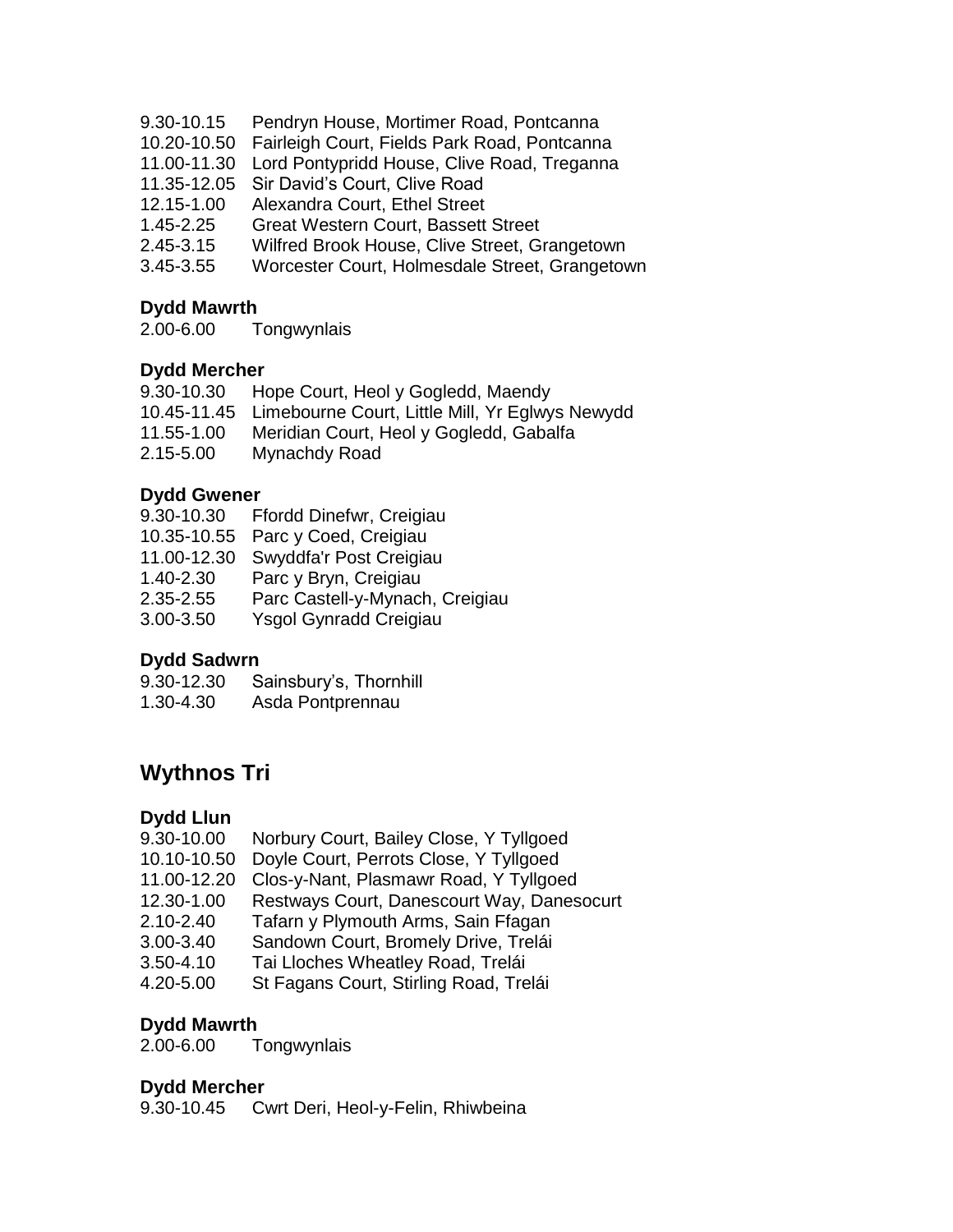- 11.00-12.30 Hanover Court, Park Lane, Yr Eglwys Newydd
- 12.45-2.15 Glendower Court, Velindre Road, Yr Eglwys Newydd
- 3.15-3.45 Four Elms Court/Stephenson Court, Oxford Lane, Y Rhath
- 4.00-4.30 Willow Court, Teal Street, Y Rhath

# **Dydd Iau**

| 9.40-10.15 | Swyddfa'r Post, Gwaelod-Y-Garth         |
|------------|-----------------------------------------|
|            | 10.20-10.50 Heol Berry, Gwaelod-Y-Garth |
|            | 11.00-12.15 Tafarn Lewis Arms, Pentyrch |
|            | 12.25-12.50 Maes-y-Sarn, Pentyrch       |
| 2.00-2.30  | Bron Haul, Pentyrch                     |
| 2.40-3.50  | Bronllyn, Pentyrch                      |

#### **Dydd Gwener**

Dd/B

# **Wythnos Un**

Yr wythnos sy'n dechrau Dydd Llun:

- Ionawr 18
- Chwefror 8
- Chwefror 29
- Mawrth 21
- Ebrill 11l
- $\bullet$  Mai 2
- $•$  Mai 23
- Mehefin 13
- Gorffennaf 4
- Gorffennaf 25
- $•$  Awst 15
- Medi 5
- Medi 26
- Hydref 17
- Tachwedd 7
- Tachwedd 28
- Rhagfyr 19